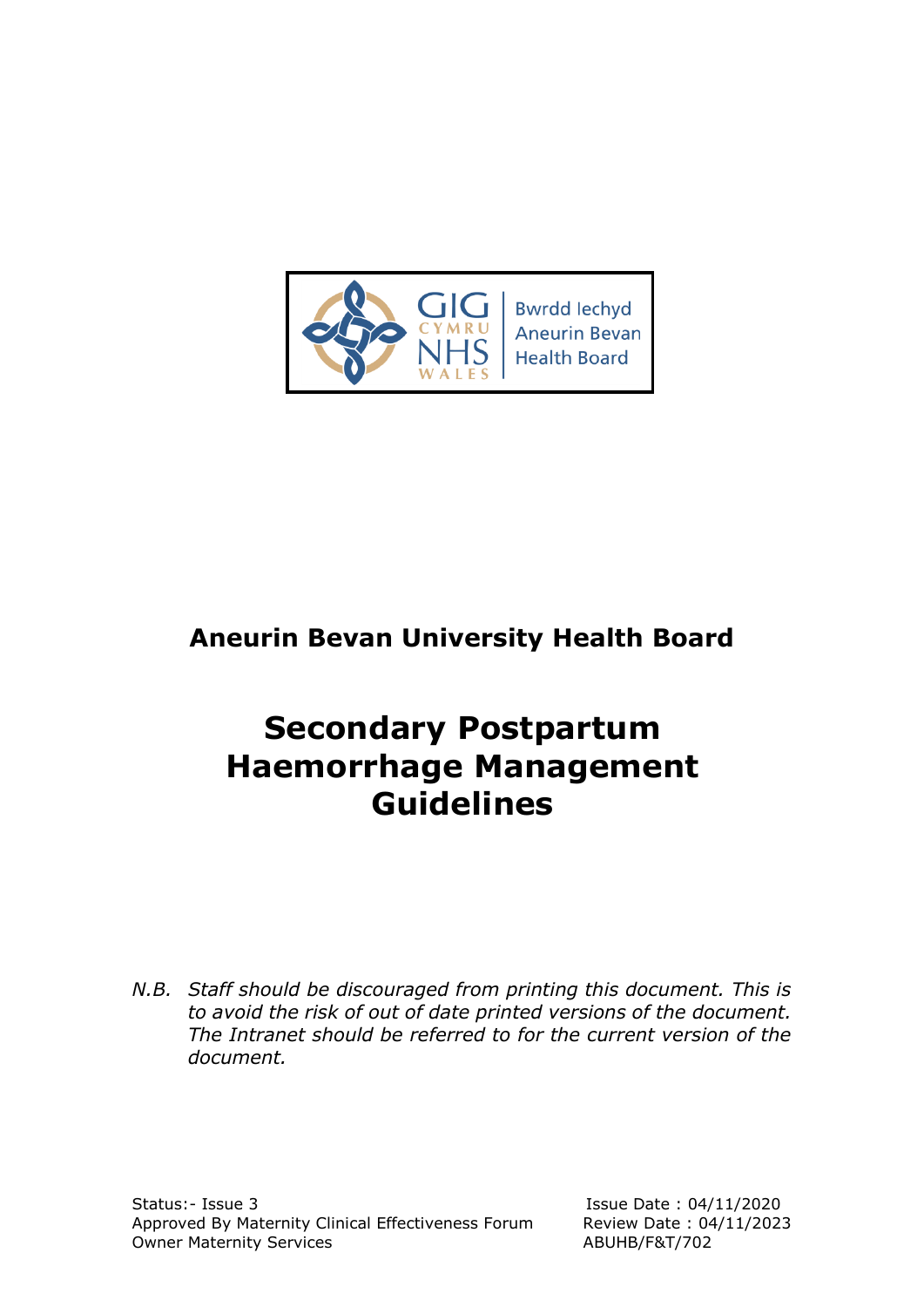| 1.2 Essential implementation criteria2   |  |
|------------------------------------------|--|
|                                          |  |
|                                          |  |
|                                          |  |
|                                          |  |
|                                          |  |
| 7. Standards for Health Services Wales 3 |  |
|                                          |  |
|                                          |  |
|                                          |  |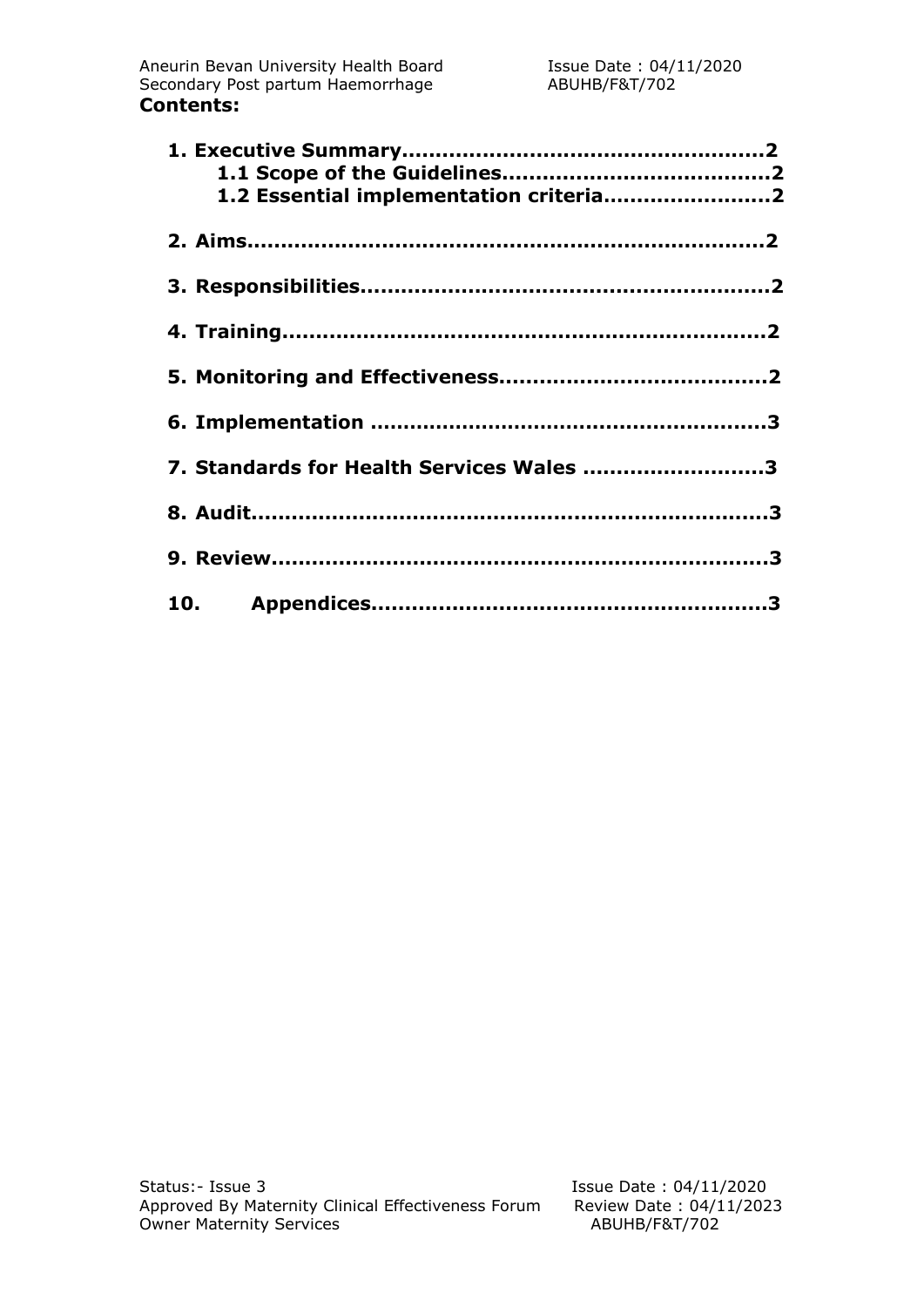Aneurin Bevan University Health Board Issue Date: 04/11/2020 Secondary Post partum Haemorrhage ABUHB/F&T/702

#### **1. Executive Summary**

This document should act as guidelines for the management of all patients with secondary postpartum haemorrhage. The views expressed in this guideline are evidence based from Royal college of Obstetricians & Gynaecologists, American college of Obstetricians and Gynaecologists, MOET, South Australian perinatal guidelines for secondary PPH. This reflects professional opinion. They are designed to support safe and effective practice.

#### **1.1 Scope of the Guidelines:**

 $\triangleright$  The quideline applies to all clinicians working within the maternity services.

#### **1.2 Essential Implementation Criteria:**

 $\triangleright$  Auditable standards are stated.

#### **2. Aims**

- $\triangleright$  To provide support to clinical decision making
- $\triangleright$  To provide support for evidence based management

#### **3. Responsibilities**

 $\triangleright$  The maternity management team

#### **4. Training**

- $\triangleright$  Staff are expected to access appropriate training where provided
- $\triangleright$  Training needs will be identified through appraisal and clinical supervision

#### **5. Monitoring and Effectiveness:**

- > Local service improvement plan will guide monitoring and effectiveness. This policy has undergone an equality impact assessment screening process using toolkit designed by NHS centre Equality and Human rights.
- $\triangleright$  Details of the screening process for this policy are available from the policy owner.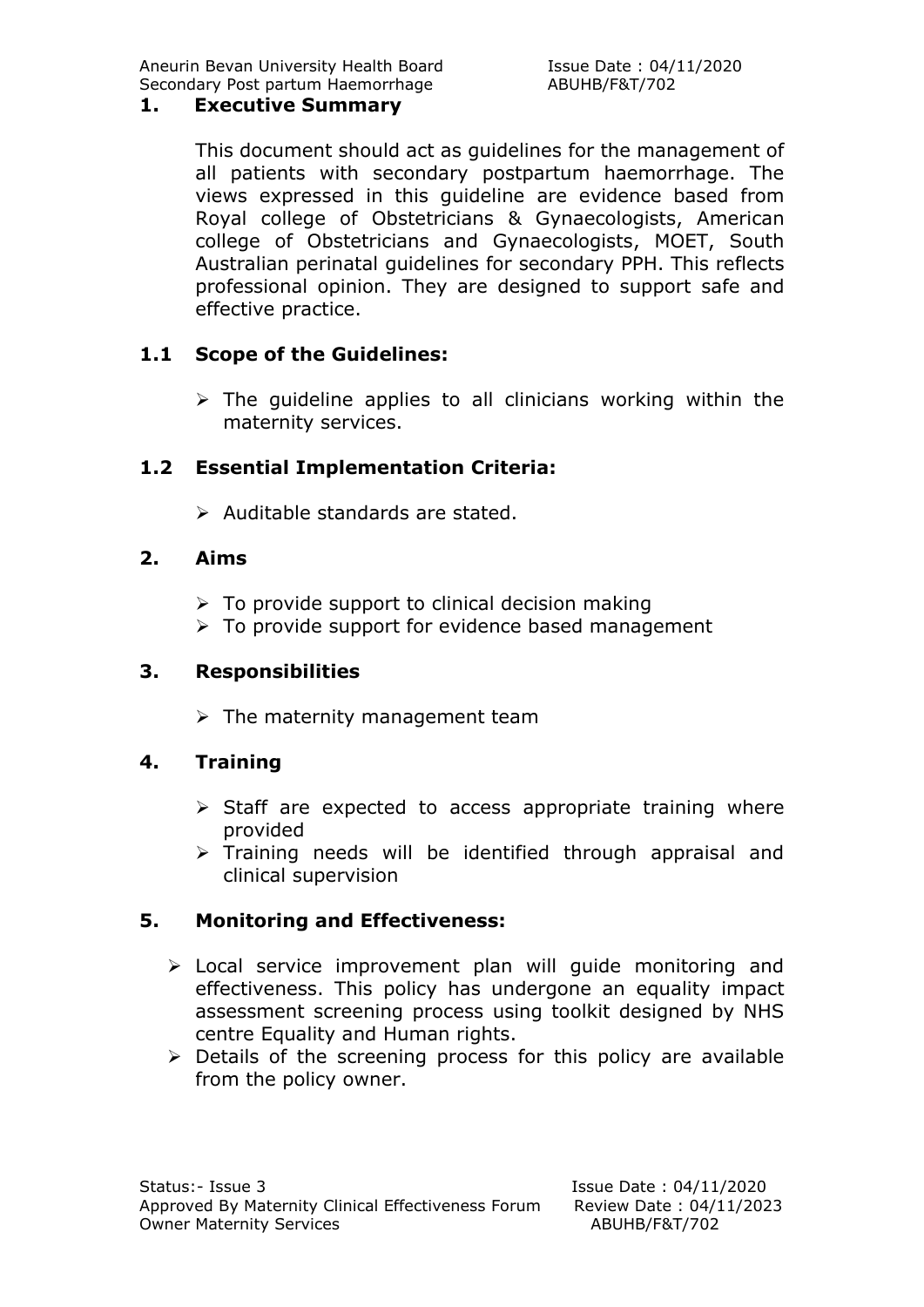Aneurin Bevan University Health Board **Issue Date : 04/11/2020** Secondary Post partum Haemorrhage ABUHB/F&T/702

#### **6. Implementation**

 $\triangleright$  The quidelines will be implemented for the management of patients presenting with secondary post partum haemorrhage.

#### **7. Standards for Health Services Wales**

This guideline cross references to Health Service Standard 7

#### **8. Audit**

 $\triangleright$  Audit tools have been incorporated in the protocol.

#### **9. Review**

 $\triangleright$  Protocol to be reviewed in 3 years.

#### **10. Appendices**

**Appendix 1 Protocol Appendix 2 Abbreviations Appendix 3 Auditable standards Appendix 4 References**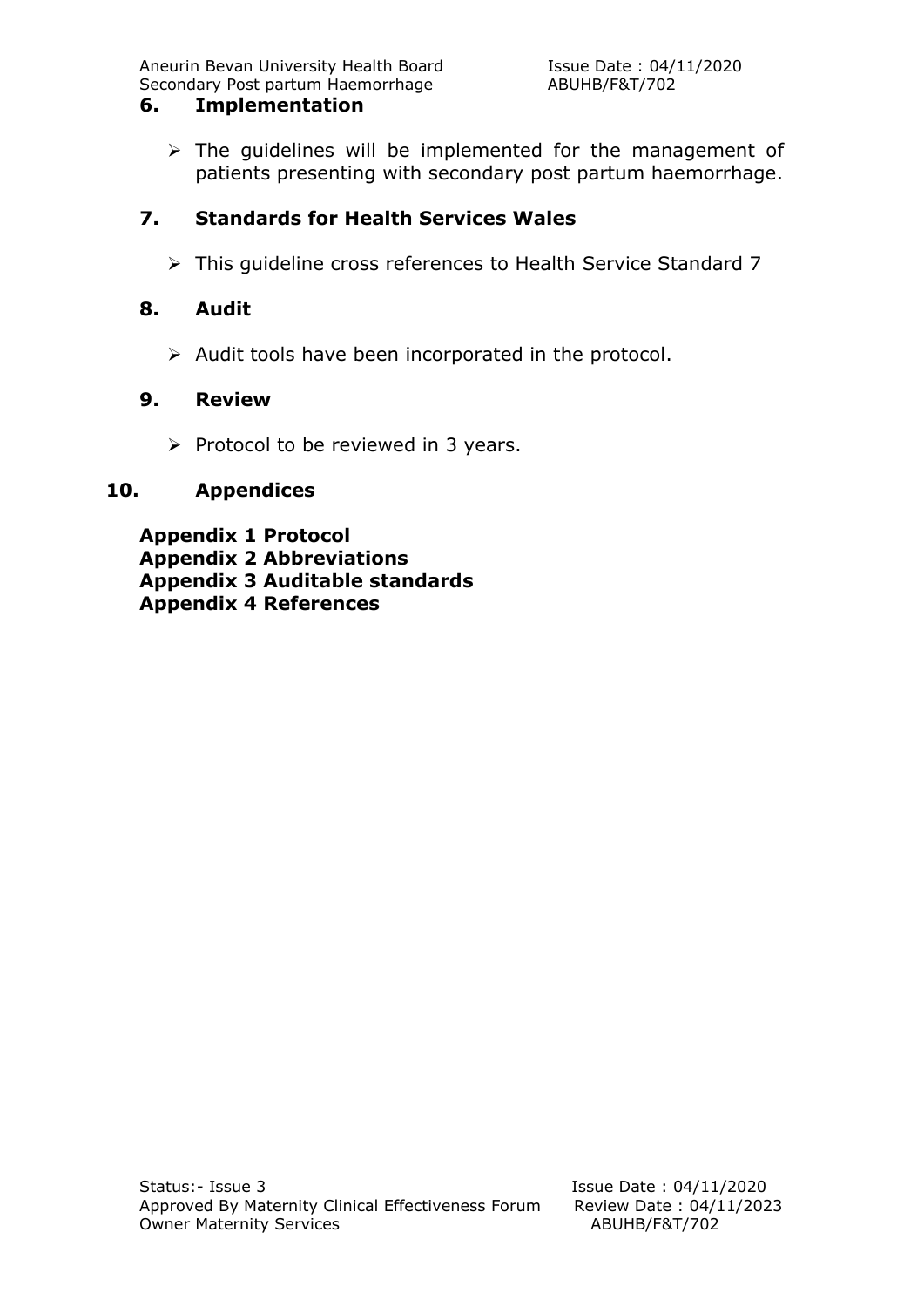#### **Secondary Postpartum Haemorrhage**

Definition: Any excessive bleeding from the reproductive tract, from 24 hours after delivery up to 12 weeks postpartum. Unlike primary post partum haemorrhage, there is no standard definition for the quantity of blood that qualifies as secondary PPH.

Incidence: Occurs in up to 1.44% of postpartum patients in the UK. Incidence is highest in second week after delivery followed by third week.

#### **Aetiology**:

- Placenta:
	- Abnormalities of placenta.
	- Sub involution of the placental site.
	- Retained products of conception.
	- Placenta accreta.
	- Trophoblastic disease and placental site tumours (rare cause.
- Infection: Endometritis, myometritis, parametritis.
	- Infection or dehiscence of caesarean scar.
- Trauma
	- Missed vaginal lacerations and hematoma, e.g. ruptured vulval haematoma (may be associated with operative delivery).
- Physiological. Menstruation.
- Side effect of hormonal contraception.
- Pre-existing uterine disease. Eq. Uterine fibroids (leiomyomata), Cervical neoplasm (rare), Cervical polyp.
- Coagulopathy: Eg. Congenital hemorrhagic disorders (von Willebrand's disease, carriers of haemophilia A or B, factor XI deficiency)
- Uterine arteriovenous malformation (rare).
- Use of anticoagulants (e.g. warfarin).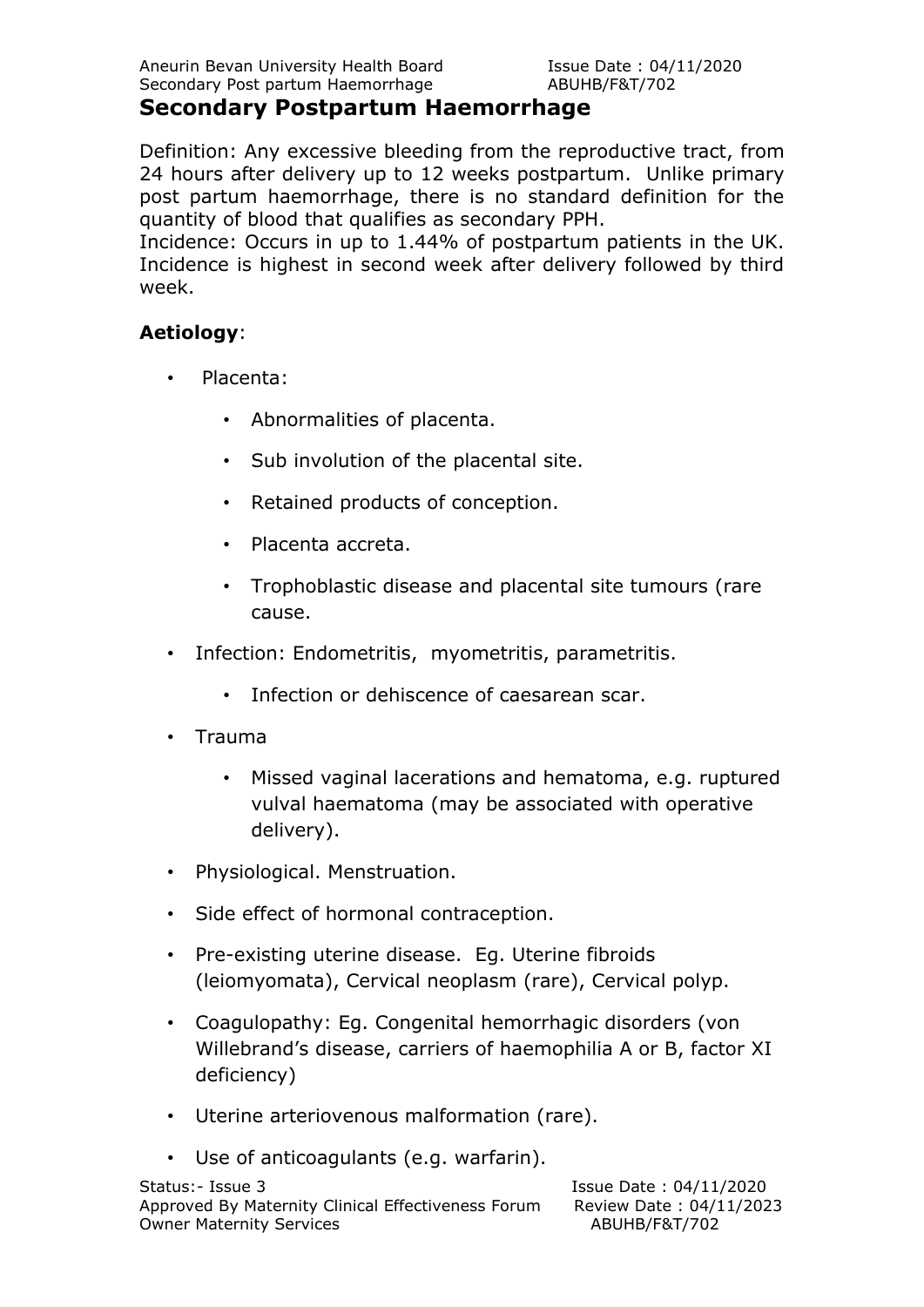### **Initial Assessment of Patient**

#### **Primary survey to assess haemodynamic status of patient:**

- **If stable, refer to chart 1**
- **If unstable, refer to chart 2**

#### **History:**

- $\triangleright$  History/ onset of bleeding
- $\triangleright$  Estimation of blood loss- weighing more accurate than visual assessment, but may not be possible if haemorrhage occurred outside of hospital setting.

#### **Examination:**

- $\triangleright$  Abdominal
	- $\circ$  Is there sub involution
	- o Evidence of Uterine tenderness
- $\triangleright$  Speculum
	- o Active blood loss noted
	- o Any Products of conception
	- o Foul smelling lochia
	- o Os open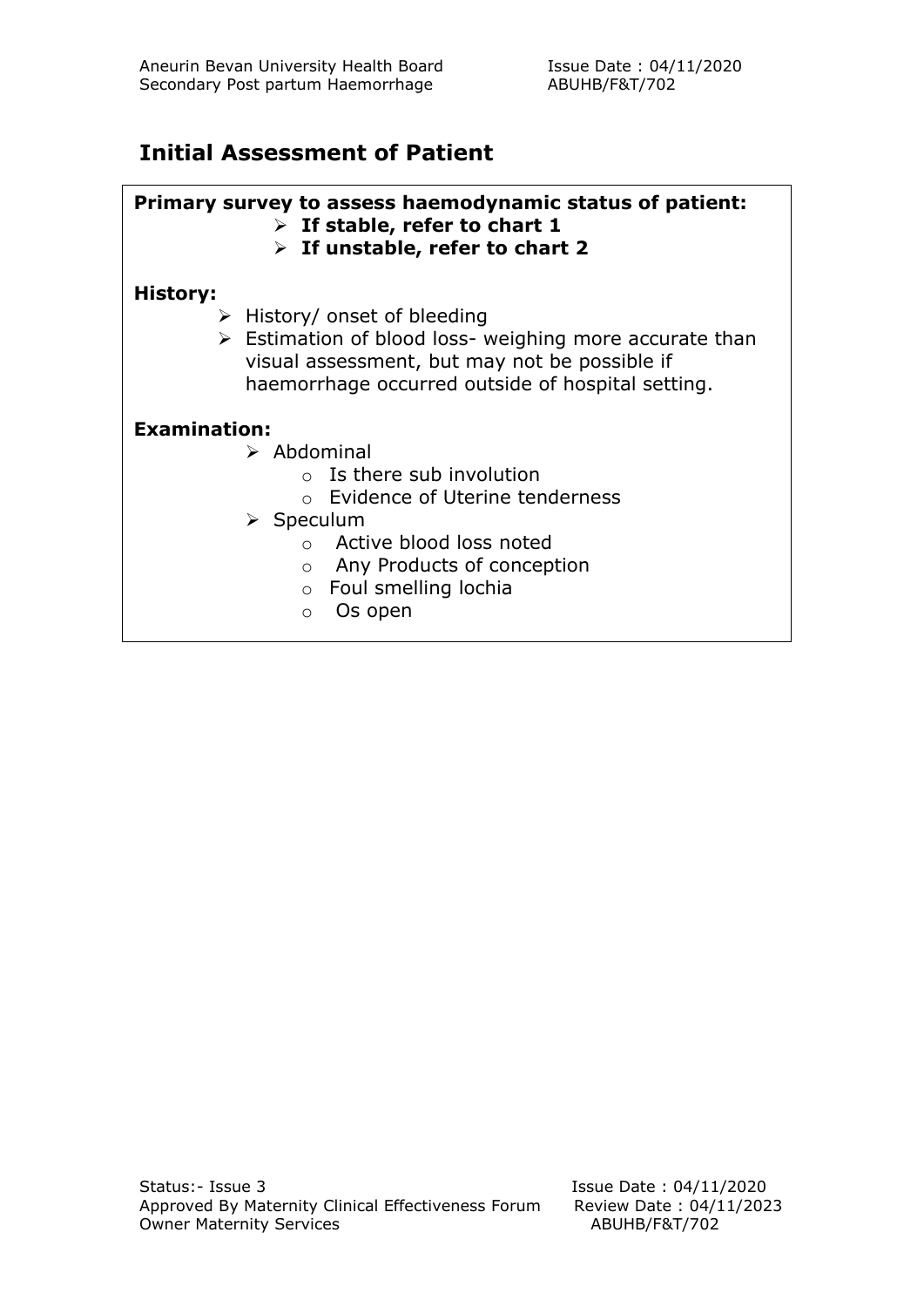### **Patient Stable**

#### **Investigations**

- $\triangleright$  High vaginal swab for MC & S
- ▶ Bloods: FBC, Coagulation profile, U&E's, CRP
- $\triangleright$  Assess for sepsis as per trust sepsis policy and commence sepsis bundle if criteria met.

#### **Consider Ultrasound examination**

- $\triangleright$  Signs and symptoms of retained placenta/ tissue
- $\triangleright$  History of incomplete or ragged membranes at delivery
- $\triangleright$  Open cervical os
- $\triangleright$  Bleeding not responding to conservative management
- **NOTE**: USS is of limited diagnostic benefit and should not be relied upon as may not differentiate between clot and RPOC

#### **Management: Conservative**

- $\triangleright$  Oral antibiotics (according to current trust antimicrobial guidelines for endometritis)
- Misoprostal PR 800micrograms if RPOC suspected or prolonged bleeding post natally.

#### **Surgical intervention- Discuss with consultant before surgical intervention**

24 hours Broad spectrum antibiotics given prior to surgical intervention

- $\triangleright$  Ongoing bleeding not responding to conservative management
- Obvious retained products of conception >50mm diameter present on USS examination
- $\triangleright$  Surgical evacuation should be undertaken by an experienced speciality doctor, preferably under ultrasound guidance (Note 1.5-5% risk of uterine perforation.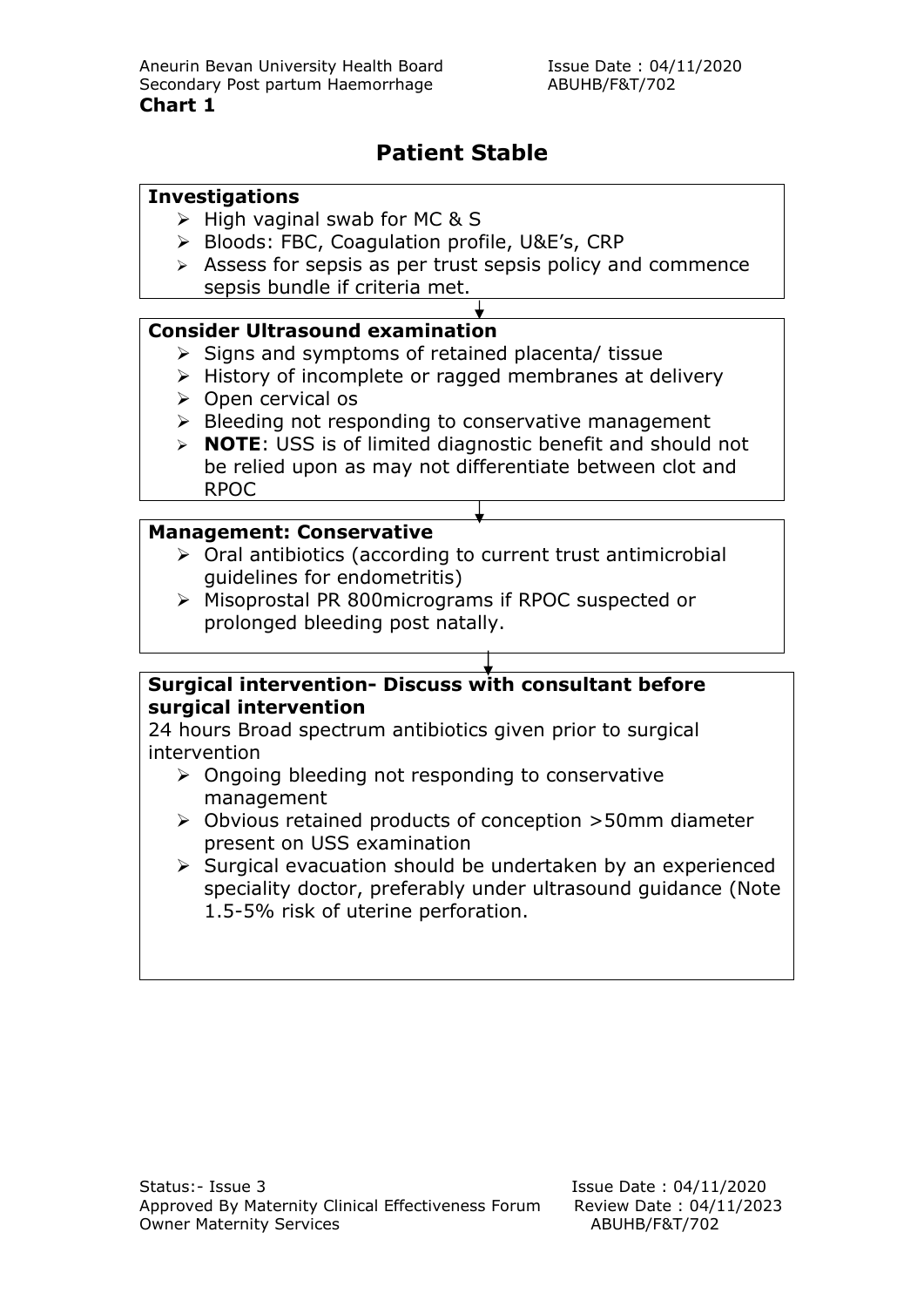## **Chart 2**

### **Patient Unstable**

Resuscitation, monitoring and treatment should occur simultaneously



Status:- Issue 3 Issue Date : 04/11/2020 Approved By Maternity Clinical Effectiveness Forum Review Date : 04/11/2023 Owner Maternity Services ABUHB/F&T/702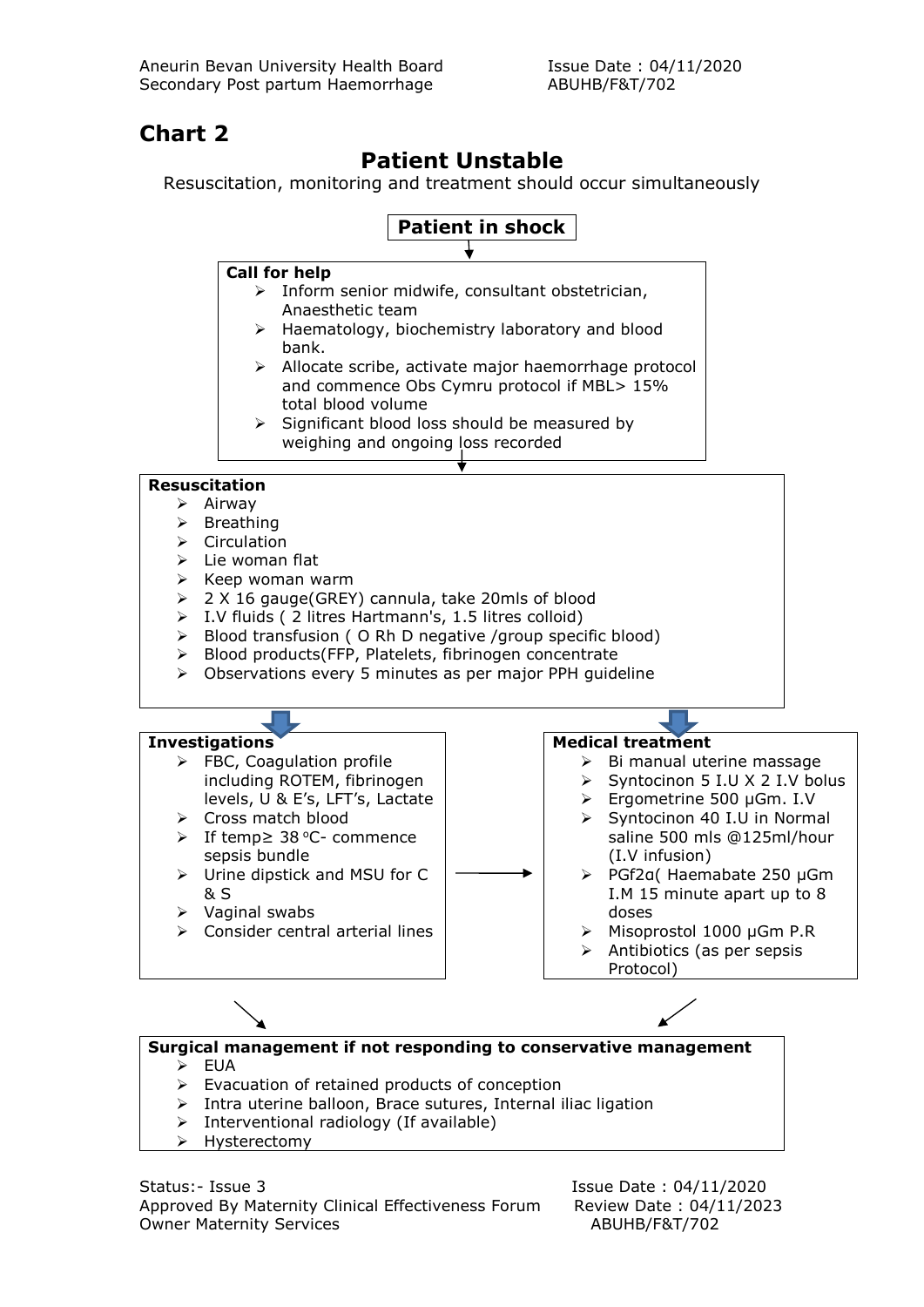#### **Clinical Governance**

- $\triangleright$  All post natal re-admissoins require Datix reporting
- $\triangleright$  All major haemorrhage requires Datix reporting

#### **Audit**

• This guideline will be audited via the maternity services local risk management groups and datix incident reporting

# **Abbreviations**

- $\triangleright$  FBC: Full blood count.
- U & E's: Urea and electrolyte's.
- > LFT's: Liver function test's.
- $\triangleright$  MSU: Mid stream urine
- $\triangleright$  C & S: Culture and sensitivity.
- ß hCG : Beta HumanChorionic gonadotrophin.
- USS : Ultra sound scan
- $\triangleright$  RPOC: Retained products of conception.
- $\triangleright$  I.V : Intra venous
- $\triangleright$  I.U : International Units.
- µGm: Micrograms.
- PGf2α- Prostaglandin F 2 Alpha.
- $\triangleright$  PR: Per rectal.
- $\triangleright$  Min: Minute.
- $\triangleright$  RhD negative Rhesus D negative.
- **FFP: Fresh frozen Plasma.**
- > Temp: Temperature.
- $\triangleright$  EUA: Examination under anaesthesia.